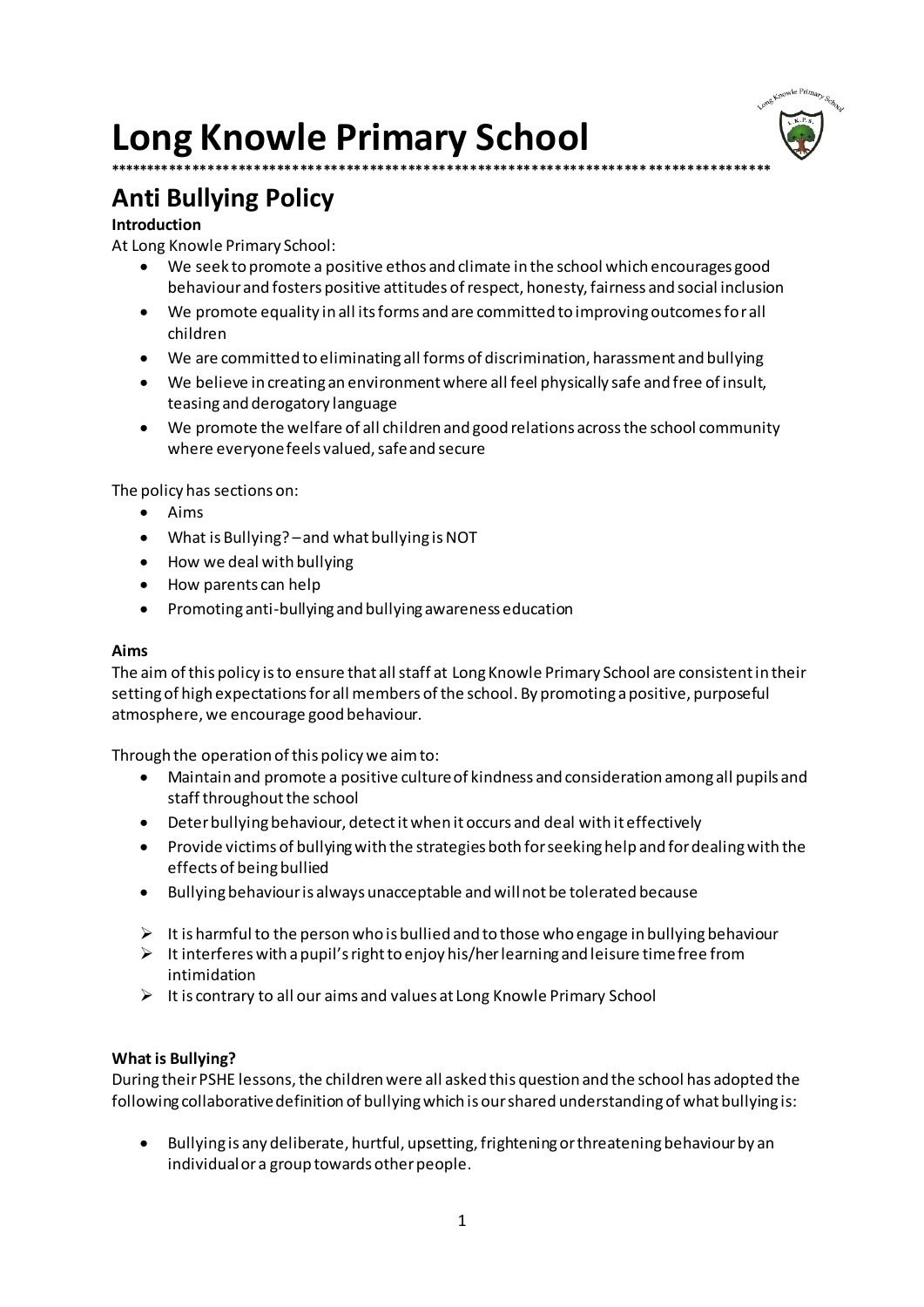- It is repeated over a period of time and it is very difficult for the victims to defend themselves.
- Bullying is mean and results in worry, fear, pain and distress to the victim/s.

#### **Bullying can be:**

- Emotional being unfriendly, excluding, tormenting
	- · (e.g. hiding books, threatening gestures), ridicule, humiliation
- Verbal name-calling, sarcasm, spreading rumours, threats, teasing, making rude remarks, making fun of someone
- Physical pushing, kicking, hitting, pinching, throwing stones, biting, spitting, punching or any other forms of violence, taking or hiding someone's things
- Racist -racial taunts, graffiti, gestures, making fun of culture and religion
- Sexual unwanted physical contact or sexually abusive or sexist comments
- Homophobic because of/or focusing on the issue of sexuality
- Online/cyber -setting up 'hate websites', sending offensive text messages, emails and abusing the victims via their mobile phones
- Any unfavourable or negative comments, gestures or actions made to someone relating to their disability or special educational needs.

#### **Bullying is not:**

It is important to understand that bullying is not the odd occasion of falling out with friends, arguments or when the occasional trick or joke is played on someone. It is bullying if it is done intentionally **S**everal **T**imes **O**n **P**urpose (**STOP**).

Children sometimes fall out or say things because they are upset. When occasional problems of this kind arise it is usually not classed as bullying. It is an important part of children's development to learn how to deal with friendship breakdowns, the odd name calling or childish prank. We all have to learn how to deal with these situations and develop social skills to repair relationships.

#### **How we deal with bullying**

We want our children to feel:

- they will be listened to in confidence
- that they will be taken seriously
- that their feelings matter
- that they are not to blame their self-esteem needs strengthening
- that something will be done about it.

All incidents of bullying are taken seriously. The following procedure will be followed when dealing with incidents:

- If bullying is suspected or reported, the member of staff will deal with it immediately.
- A clear account of the incident will be reported to a senior member of staff who will talk with or interview all concerned.
- A written record of the incident will be made –a copy or copies given to class teachers of all concerned and a copy retained in an incident file for monitoring purposes.
- Parents/ carers will be informed.
- Sanctions will be used as appropriate and in line with the Behaviour Policy.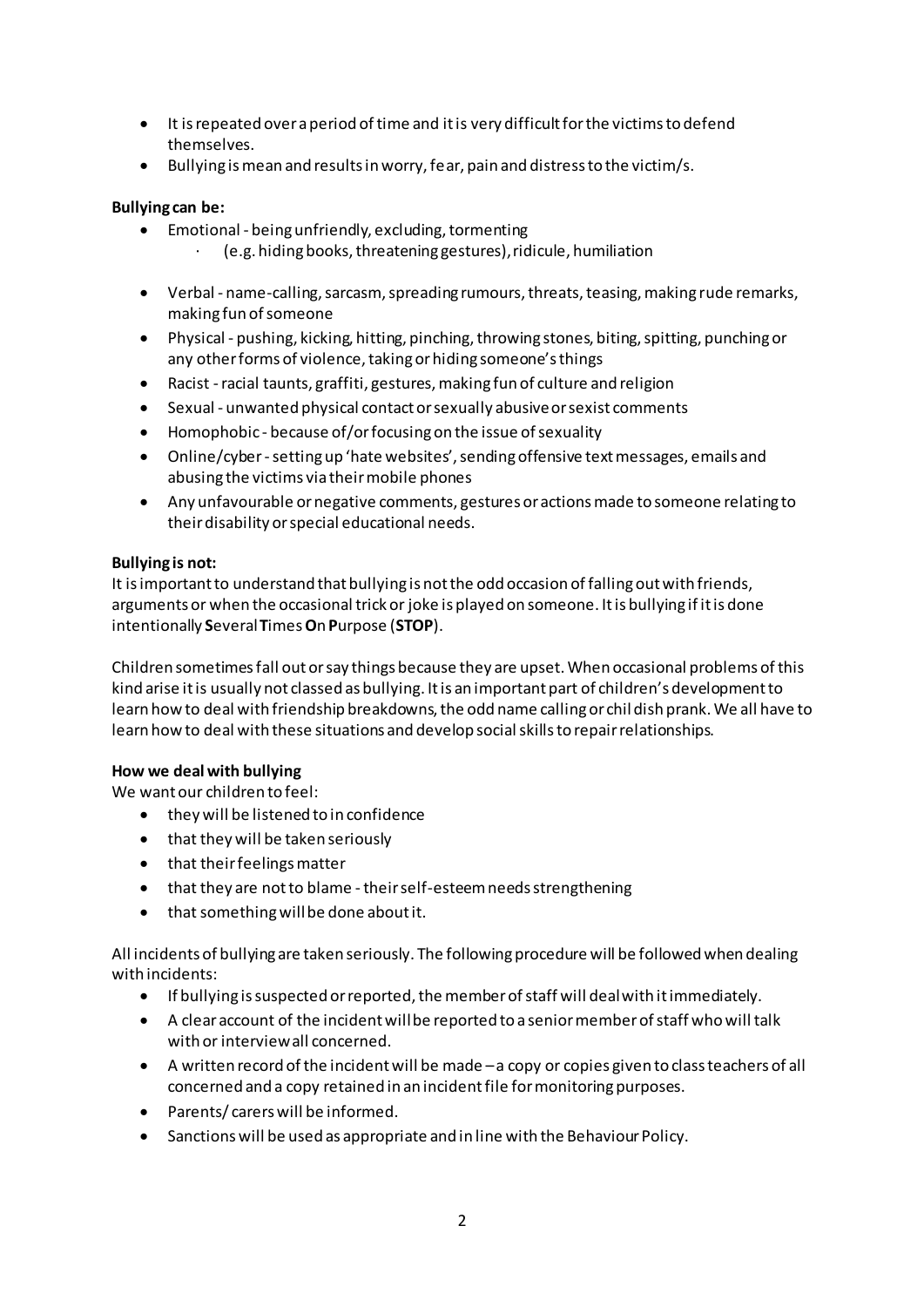For the child who is being bullied we:

- reassure them that they have done the right thing to report the incidents
- offer concrete advice and help i.e. strategies for dealing with bullies
- avoid being over protective
- set up immediate line of contact with the headteacher.

For the bully, we:

- look objectively at their behaviour
- encourage him / her to see the victim's point of view
- make it extremely clear that we disapprove and will not tolerate it at the school
- contact parents and request a meeting to discuss the problem and possible strategies to ensure that the behaviour does not continue.

Should all of the above strategies fail to bring about a change in a child's behaviour, we will not hesitate to exclude the child from the school.

#### **How Parents can Help**

Parents have an important part to play in our anti-bullying policy. We ask parents to:

- Look out for unusual behaviour in your children –for example, they may suddenly not wish to attend school, feel ill regularly, or not complete work to their usual standard.
- Always take an active role in your child's education. Enquire how their day has gone, who they have spent their time with, etc.
- If you feel your child may be a victim of bullying behaviour, inform school immediately. Your complaint will be taken seriously and appropriate action will follow.
- If a child has bullied your child, please do not approach that child on the playground or involve an older child to deal with the bully. Please inform school immediately.
- It is important that you advise your child not to fight back. It can make matters worse!
- Tell your child that it is not their fault that they are being bullied.
- Reinforce the school's policy concerning bullying and make sure your child is not afraid to ask for help.
- If you know your child isinvolved in bullying, please discuss the issues with them and inform school. The matter will be dealt with appropriately

#### **Promoting Anti-Bullying and Bullying Awareness and Education**

Within the curriculum, the school raises awareness of the nature of bullying through inclusion in PSHE sessions, assemblies and in other subject areas as the opportunity arises.

#### *What can children do if they are being bullied?*

Wherever children are in school, they have the right to feel safe. Nobody has the right to make anyone feel unhappy. If someone is bullying them, it is important to remember that it is not their fault and there are people who can help them. The following strategies are taught to our children:

#### *Don't Fight - Make it Right*

- Be assertive stand up to them, look at them directly in the eye, tell them to stop and mean it.
- Stay in a group; bullies usually pick on individuals.
- Get away as quickly as you can and find help.